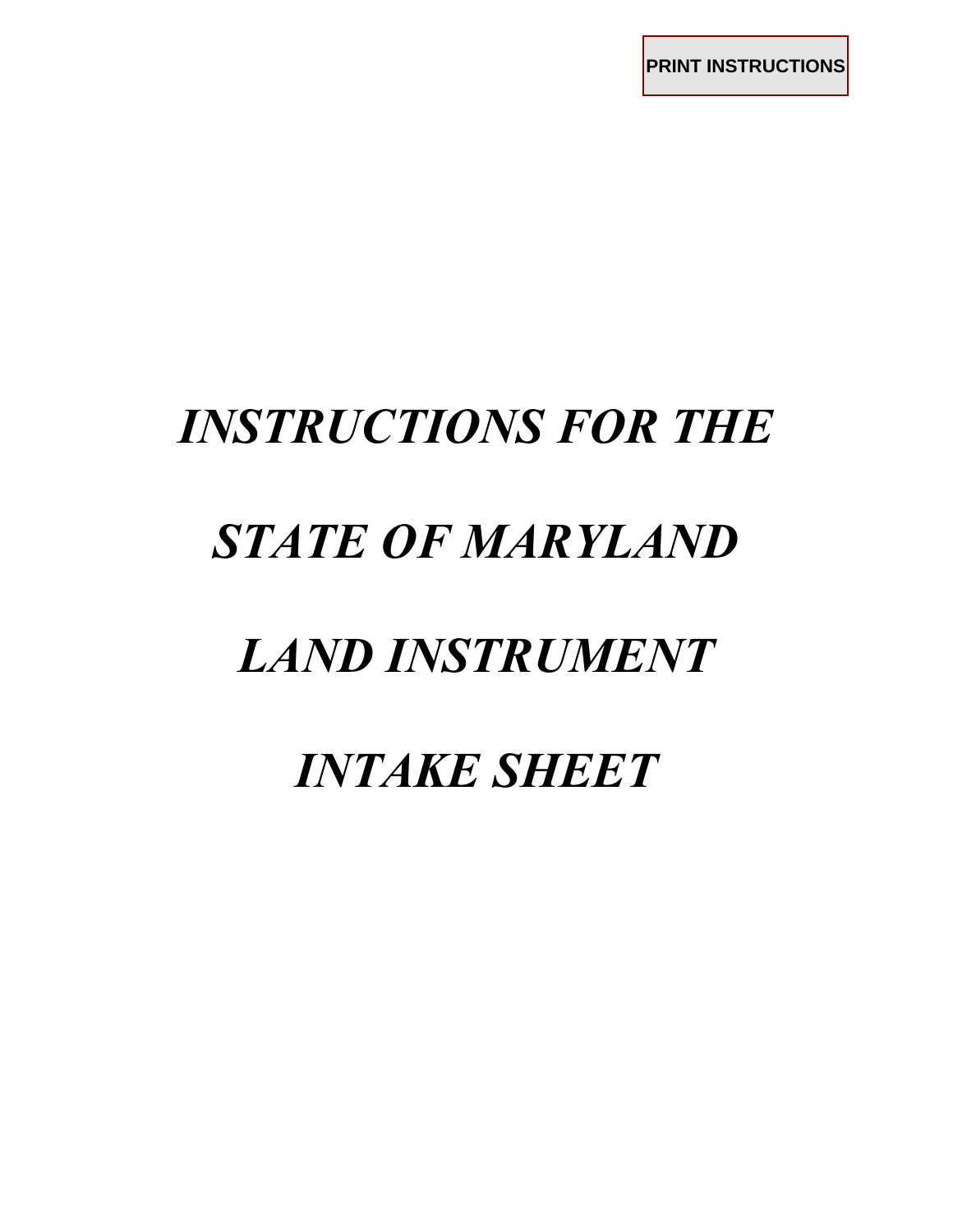#### **INSTRUCTIONS FOR THE STATE OF MARYLAND LAND INSTRUMENT INTAKE SHEET**

#### **Purpose of the Intake Sheet**

The purpose of the Intake Sheet is to provide a single form that the twenty-four (24) circuit court clerk offices will use to expedite the accurate processing, recording, and indexing of land instruments. Further, the Intake Sheet has been designed to accommodate the information needs of the Maryland Department of Assessments and Taxation (SDAT) and the local finance offices. **NOTE: When a deed or other instrument changing ownership is submitted to SDAT for processing, a photocopy of the instrument for SDAT, as well as the original, must accompany the Intake Sheet.**

#### **Compliance**

In accordance with Real Property Article  $\S$  3-104(g), a completed Intake Sheet is required with every land instrument submitted for recordation, with the exception of releases and assignments of mortgages and deeds of trust, substitutions of trustees, powers of attorney, and financing statements and their modifications. Section 1, Sections 3 through 5, and Sections 7 through 10 of the Intake Sheet must be completed for all types of instruments for which the Sheet is required. Sections 2, 6, and 11 also must be completed on Intake Sheets submitted with deeds.

#### **Preparation Instructions**

Please print or type legibly, *in black ink only*, all of the information that applies to your instrument(s) in the spaces provided. When printing, press firmly and always prepare all four copies of the Intake Sheet; the white, canary, and pink copies will be retained by the clerk's office, SDAT, and the local finance offices respectively. After completing the form, the preparer should retain the goldenrod copy for internal records and reference purposes. Only one Intake Sheet should be completed for each transaction involving the same property. If there are more than two instruments submitted for the same transaction, the *Addendum to Intake Sheet* should be used to itemize information relevant to grantors/grantees such as considerations, recording fees, and taxes. If the preparer is submitting Intake Sheets or Addendums printed through the use of their own computers, a sufficient number of forms should be presented with the instruments.

#### **Section 1:** *Type(s) of Instruments*

This Section is for use in identifying the type(s) of instruments to be recorded and, if several instruments are being recorded, in indicating the sequence in which those instruments are to be recorded. Therefore, if one instrument is being recorded, place an X in the box next to the type of instrument to be recorded. If more than one instrument is being recorded, number each applicable box in the sequence in which the instruments are to be recorded. Number each instrument accordingly.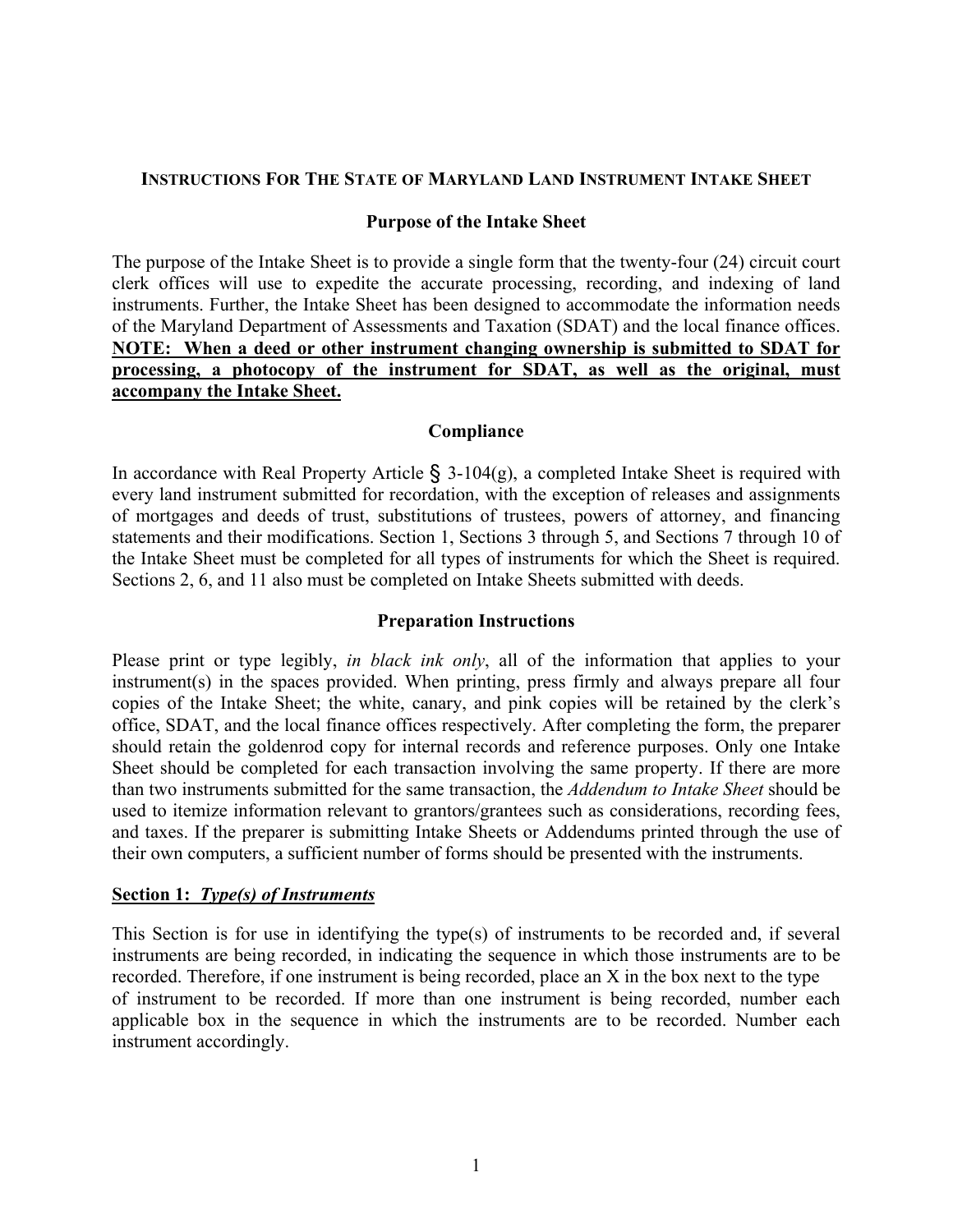For example, if you are submitting a deed and deed of trust insert a "1" in the box next to "Deed" and a "2" in the box next to "Deed of Trust."

NOTE: If the type of instrument to be submitted is not listed, enter it under "Other."

NOTE: Use a separate intake sheet for each deed and complete as Type of Instrument "1."

# **Section 2:** *Conveyance Type*

This Section should only be complete if the Intake Sheet has been prepared to accompany a deed that should be processed by SDAT to transfer property ownership in the assessment records. The primary purpose of this section is to distinguish arms-length conveyances from transfers that have not had full exposure to the marketplace. An arms-length sale is a transaction between unrelated parties under no duress. Please designate the type of conveyance by checking the appropriate box:

*Improved Sale Arms-Length*: Check this box if the property conveyed includes a building or other relatively permanent structure or development located on, or attached to, land.

*Unimproved Sale Arms-Length*: Check this box if the property conveyed only consists of vacant land.

*Multiple Accounts Arms-Length*: Check this box if the property conveyed includes more than one account for the assessment records.

*Not an Arms-Length Sale*: Check this box if the transfer of the property was between related parties, or one or more of the parties were acting under duress to buy or sell. Types of conveyances that are not considered an arms-length transfer of real property include a lease, gift, foreclosure, tax sale, or confirmatory deed.

# **Section 3:** *Tax Exemptions*

If applicable to the transaction, list each claimed exemption for State recordation, State transfer, and county transfer taxes. The authority for each exemption claimed should be cited or explained briefly.

# **Section 4:** *Consideration and Tax Calculations*

This Section, together with Sections 3 and 5, is intended to reduce the rejection of instruments resulting from the incorrect calculation of applicable charges. It is difficult for clerks to identify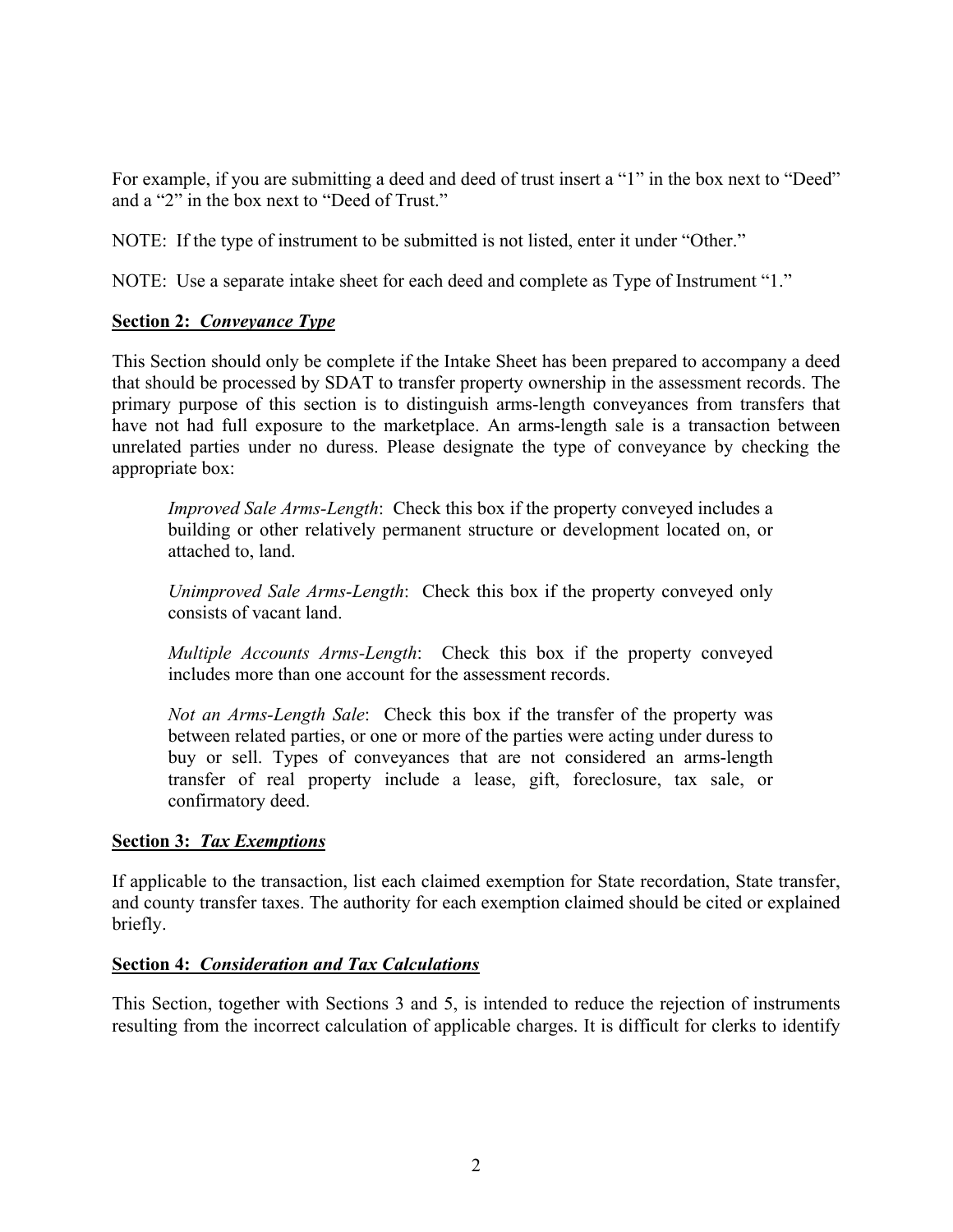an error when verifying charges payable without knowing the amounts used by the preparer to calculate taxes.

State the amount of the purchase price or cash consideration payable. If the transaction includes new secured debt, state the amount of the principal debt secured by the new mortgage. If an existing mortgage is being assumed, state the balance due on the existing mortgage. If the transaction involves other instruments (e.g., a lease) for which separate consideration is payable, or the transaction involves other consideration such as forgiveness of a debt owed by the grantee to the grantor, state the amount of "other consideration." If the grantor is receiving property (real or personal) for the conveyance, state the full cash value of the real property conveyed.

## **Section 5:** *Fees*

If more than one instrument is being recorded, the information requested should be provided separately for each instrument with the document number corresponding to the number assigned in Section 1. Itemize the recording charges, surcharge, State transfer tax, State recordation tax and county transfer tax, if applicable. The "OTHER" category may be used to indicate miscellaneous taxes that may be applicable to the transaction. The amount indicated should be the net amount owed.

## **Section 6:** *Description of Property*

**In connection with deeds**, this Section will be used to allow SDAT to transfer property in the assessment records. For other instruments, completion is optional.

Section 6 also will be used by the clerk offices to index property identifiers in accordance with Real Property Article  $\hat{S}$  3-104 (g)(3)(i). Due to limited database fields, a maximum of 40 characters can be allocated for property description information. Space permitting, therefore, the property identifiers provided on the Intake Sheet will be indexed in the following priority: 1) Property Tax Identification Number: 2) Street Address; 3) Lot, Block, and Section Numbers; 4) Square Footage or Acreage; and 5) the abbreviation *Var. L.O.G.* for "Variable Lots of Ground."

Whenever the Intake Sheet is submitted with a deed, SDAT and, in some cases, the local finance offices, will require completion of all property description information applicable to the transaction including, in addition to the above property identifiers, the district, subdivision name, liber and folio of the deed by which the grantor acquired title, map number, parcel number, and plat reference. Some of the information for Section 6 may be obtained from the lien document received in the local finance/treasury office. The information also is available on public access terminals at the counter in local assessment offices.

NOTE: If more than one (1) account/property is being conveyed on a deed, list on an attachment all of the other property descriptors.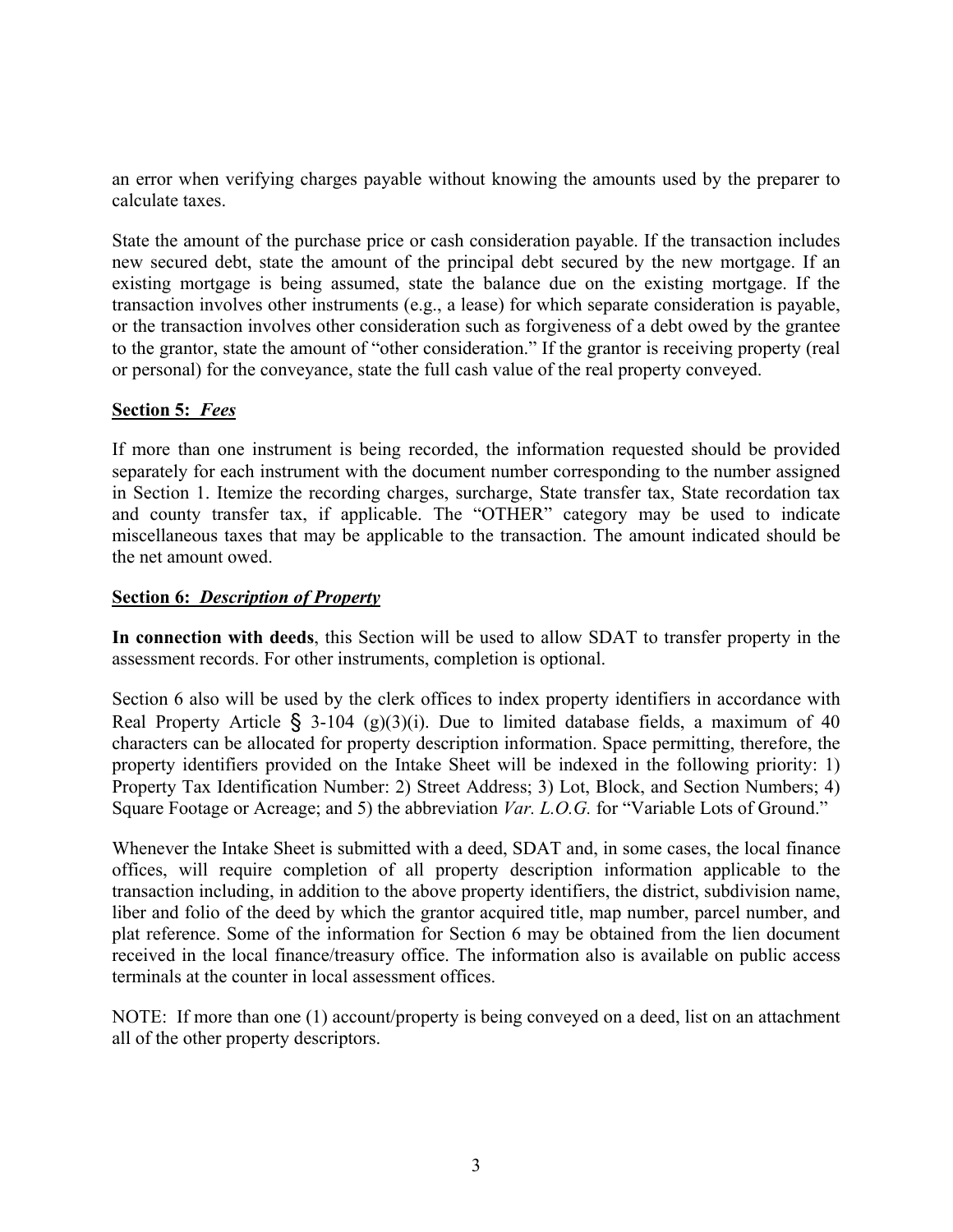*District*: Indicate the numerical code that identifies the property location in an election/assessment district.

*Property Tax Identification Number*: Indicate the numerical code that is unique to each property within a local county. NOTE: If, since previous July 1, the property being transferred has been established by a recorded subdivision plat, indicate the original (former or parent) account number for the tract on which the subdivision was established, except in Montgomery County where, due to that jurisdiction's parcel identifier requirement, the new identification number must be listed. In Baltimore County, enter the original account number here but also enter the new identification number under "Other Property Identifiers."

NOTE: For a property located in Baltimore City, enter the local Block and Lot numbers in this space.

*Grantor Liber/Folio*: Indicate the liber/folio for the recorded instrument by which the grantor acquired title to the property. NOTE: If, since the previous July 1, the property being transferred has been established by a recorded subdivision plat, indicate the liber/folio for the recorded instrument by which the grantor(s) acquired the tract on which the subdivision was established.

*Map*: Indicate the numeric/alpha code from SDAT Property Ownership Maps. NOTE: If, since the previous July 1, the property being transferred has been established by a recorded subdivision plat, indicate the original (former or parent) map code.

*Parcel Number*: Indicate the numeric/alpha reference delineating the property parcel on the SDAT map. NOTE: If, since the previous July 1, the property being transferred has been established by a recorded subdivision plat, indicate the original (former or parent) parcel number.

*Various Lots of Ground (Var. L.O.G.)*: Check the box beneath the abbreviation *Var. L.O.G.* if the property consists of multiple parcels. **An attachment must be provided that identifies all of the various lots.**

*Subdivision Name:* Indicate the name of the subdivision, if any, in which the property is located.

*Lot/Block/Section/Area*: Indicate the location reference of the property in a platted subdivision.

*Plat Reference*: Indicate the liber/folio reference to the recorded subdivision plat in which the property is located.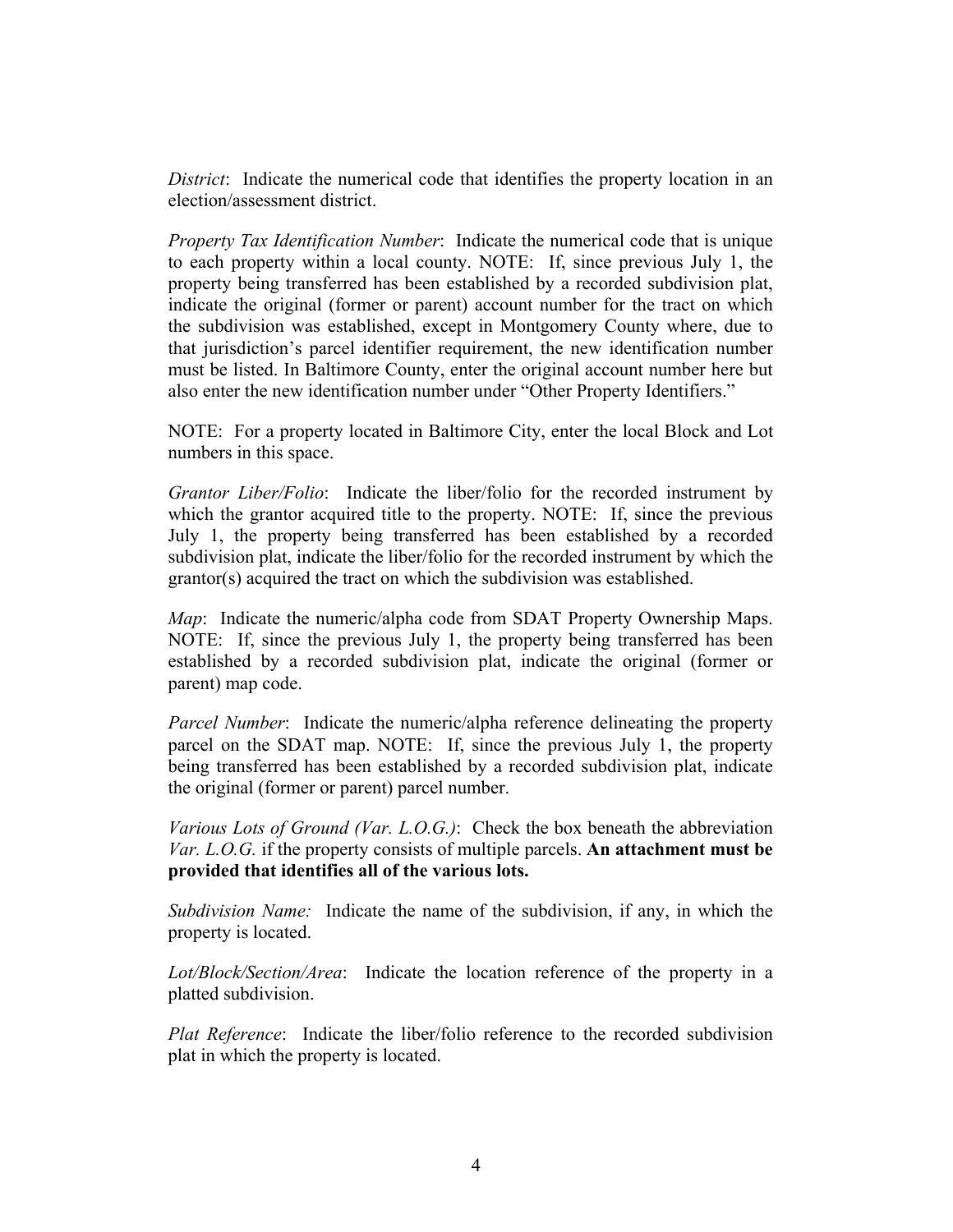*Square Footage/Acreage*: Indicate the amount of square feet or acreage being conveyed.

*Location/Address*: Indicate the premise location or street address of the property being conveyed. NOTE: Montgomery County requires inclusion of the condo unit number if applicable.

*Other Property Identifiers*: NOTE: Baltimore City requires inclusion of the name of the mortgage company in this section.

*Water Meter Account No.*: NOTE: Use of this area applies only to a property located in Baltimore City.

*Residential or Non-Residential*: NOTE: Montgomery County requires inclusion of this information. Indicate by checking the appropriate box.

*Ground Rent or Fee Simple*: NOTE: Baltimore City requires inclusion of this information. Indicate by checking the appropriate box and, if applicable, enter the amount of Ground Rent.

*Partial Conveyance*: Answer "Yes" if the property being conveyed is part of an existing property and then indicate the amount of square footage or acreage being conveyed. Also list all improvements being conveyed.

## **Section 7:** *Transferred From*

Indicate the name(s) of the grantor(s) conveying the property. If appropriate, list the last name first. Owner(s) of record other than the grantor(s) should be listed in the appropriate space in Section 6 as well. For example, if the instrument is a mortgage given by a tenant to a lender, the landlord (owner) should be listed. If necessary, the *Addendum to the Intake Sheet* should be used to allow all names to be listed.

## **Section 8:** *Transferred To*

Indicate the name(s) of the grantee(s). As appropriate, list the last name first. If necessary, the *Addendum to the Intake Sheet* should be used to allow all names to be listed.

IMPORTANT: To ensure that the new assessment is sent to the proper person, provide the mailing address of the new owner/grantee to whom the assessment notice should be sent.

# **Section 9:** *Other Names to Be Indexed*

Indicate the name(s) of parties that are not listed as grantors or grantees, such as beneficiaries on deeds of trust, that are to be indexed.